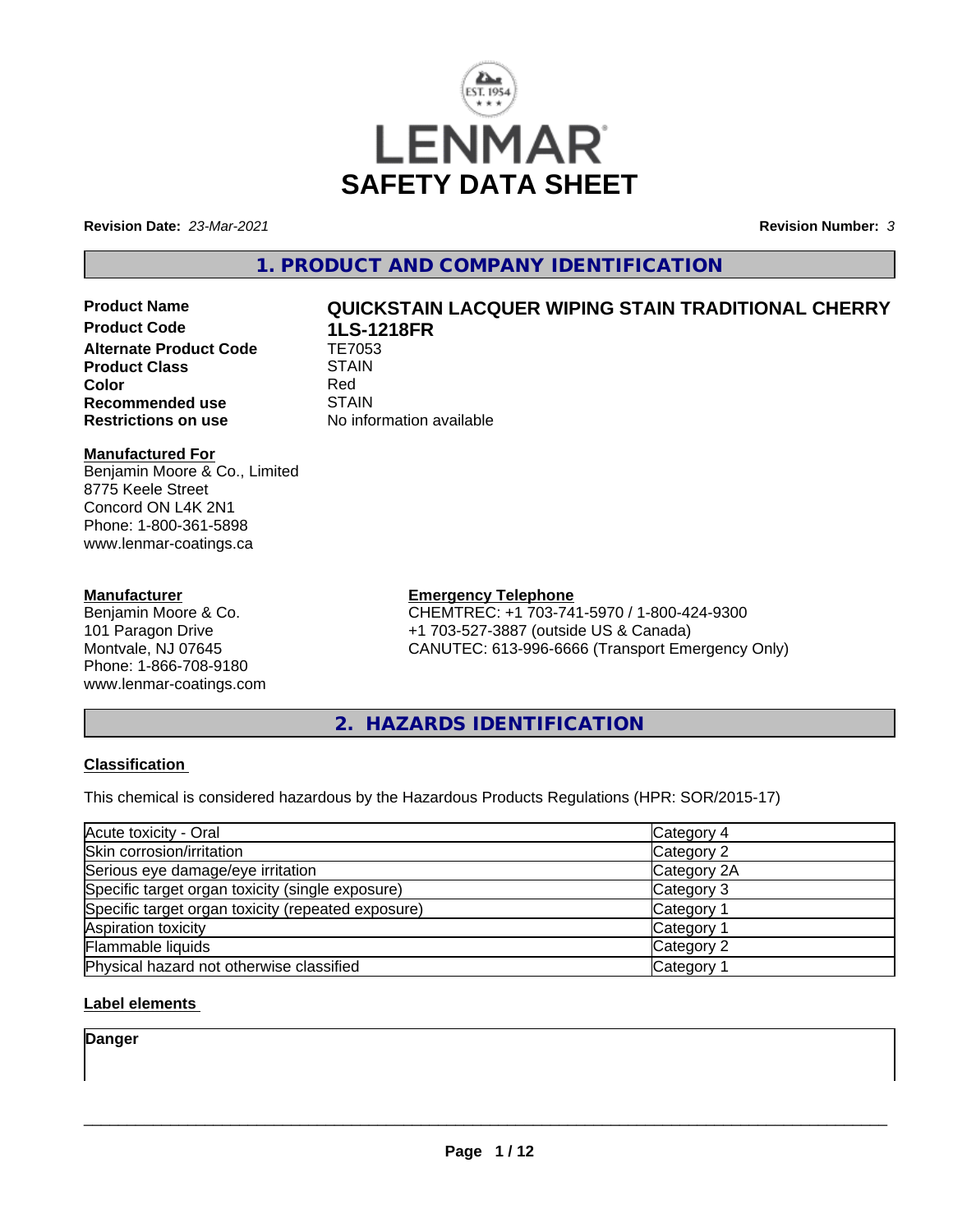\_\_\_\_\_\_\_\_\_\_\_\_\_\_\_\_\_\_\_\_\_\_\_\_\_\_\_\_\_\_\_\_\_\_\_\_\_\_\_\_\_\_\_\_\_\_\_\_\_\_\_\_\_\_\_\_\_\_\_\_\_\_\_\_\_\_\_\_\_\_\_\_\_\_\_\_\_\_\_\_\_\_\_\_\_\_\_\_\_\_\_\_\_

#### **Hazard statements**

Harmful if swallowed Causes skin irritation Causes serious eye irritation May cause respiratory irritation. May cause drowsiness or dizziness Causes damage to organs through prolonged or repeated exposure May be fatal if swallowed and enters airways Highly flammable liquid and vapor Reactive flammable material



**Appearance** liquid **Odor** solvent

#### **Precautionary Statements - Prevention**

Wash face, hands and any exposed skin thoroughly after handling Do not eat, drink or smoke when using this product Wear protective gloves/protective clothing/eye protection/face protection Do not breathe dust/fume/gas/mist/vapors/spray Use only outdoors or in a well-ventilated area Keep away from heat, hot surfaces, sparks, open flames and other ignition sources. No smoking Keep container tightly closed Ground/bond container and receiving equipment Use explosion-proof electrical/ventilating/lighting/equipment Use only non-sparking tools Take precautionary measures against static discharge Keep cool

#### **Precautionary Statements - Response**

Get medical advice/attention if you feel unwell

#### **Eyes**

IF IN EYES: Rinse cautiously with water for several minutes. Remove contact lenses, if present and easy to do. Continue rinsing

If eye irritation persists: Get medical advice/attention

#### **Skin**

If skin irritation occurs: Get medical advice/attention

IF ON SKIN (or hair): Remove/Take off immediately all contaminated clothing. Rinse skin with water/shower Wash contaminated clothing before reuse

#### **Inhalation**

IF INHALED: Remove victim to fresh air and keep at rest in a position comfortable for breathing Call a POISON CENTER or doctor/physician if you feel unwell

#### **Ingestion**

IF SWALLOWED: Immediately call a POISON CENTER or doctor/physician

Do NOT induce vomiting

Rinse mouth

#### **Fire**

In case of fire: Use CO2, dry chemical, or foam for extinction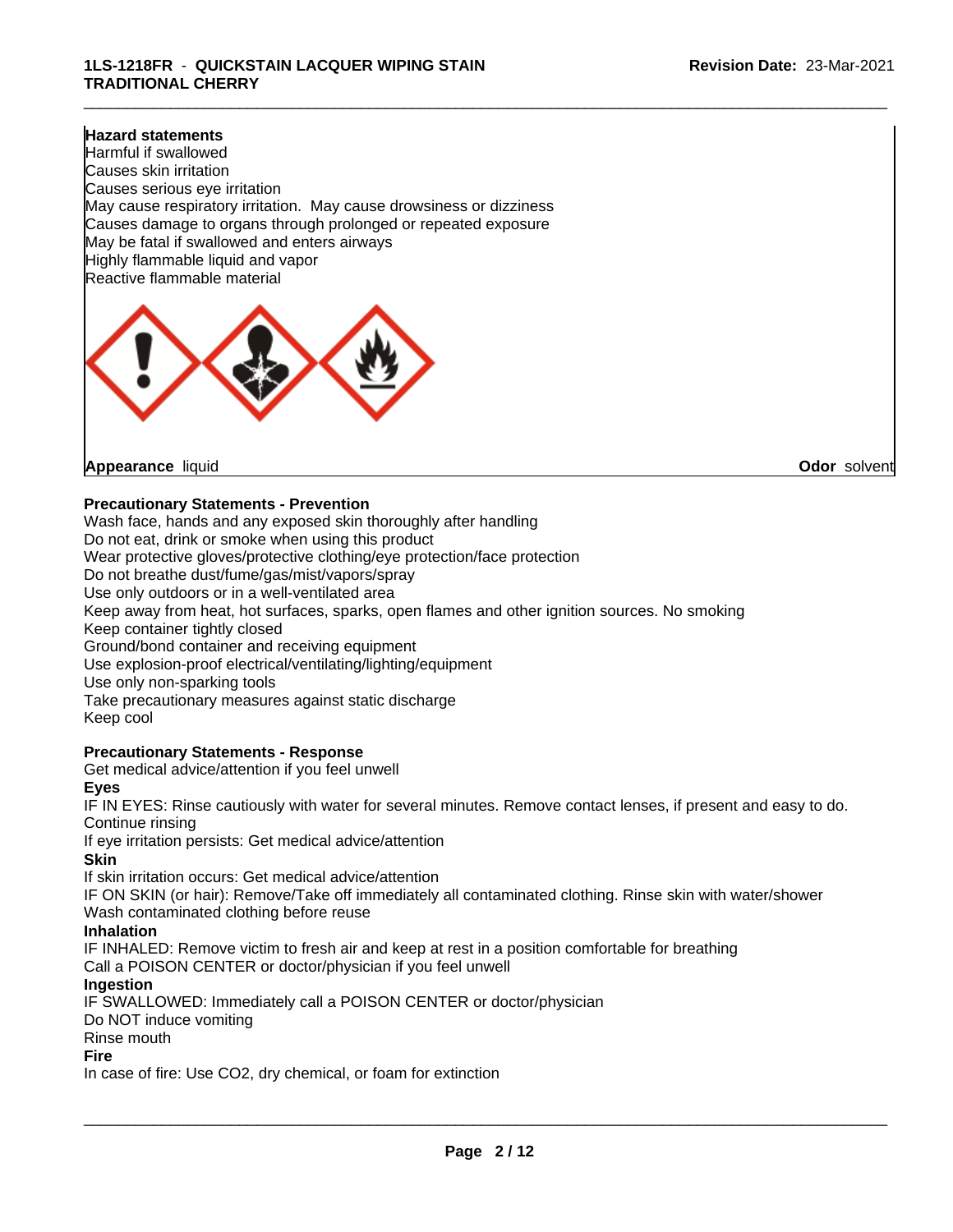#### **Precautionary Statements - Storage**

Store locked up Store in a well-ventilated place. Keep container tightly closed

#### **Precautionary Statements - Disposal**

Dispose of contents/container to an approved waste disposal plant

#### **Other information**

No information available

#### **3. COMPOSITION INFORMATION ON COMPONENTS**

\_\_\_\_\_\_\_\_\_\_\_\_\_\_\_\_\_\_\_\_\_\_\_\_\_\_\_\_\_\_\_\_\_\_\_\_\_\_\_\_\_\_\_\_\_\_\_\_\_\_\_\_\_\_\_\_\_\_\_\_\_\_\_\_\_\_\_\_\_\_\_\_\_\_\_\_\_\_\_\_\_\_\_\_\_\_\_\_\_\_\_\_\_

| <b>Chemical name</b>                          | <b>CAS No.</b> | Weight-%   | <b>Hazardous Material</b><br>registry number<br>(HMIRA registry #) | Date HMIRA filed and<br>Information Review Act date exemption granted<br>(if applicable) |
|-----------------------------------------------|----------------|------------|--------------------------------------------------------------------|------------------------------------------------------------------------------------------|
| 2-Butoxyethanol                               | 111-76-2       | $15 - 40%$ |                                                                    |                                                                                          |
| Propylene glycol monomethyl<br>ether acetate  | 108-65-6       | $10 - 30%$ |                                                                    |                                                                                          |
| Distillates, petroleum,<br>hydrotreated light | 64742-47-8     | $7 - 13%$  |                                                                    |                                                                                          |
| n-Butyl acetate                               | 123-86-4       | $3 - 7%$   |                                                                    |                                                                                          |
| Stoddard solvent                              | 8052-41-3      | $-5%$      |                                                                    |                                                                                          |
| Acetone                                       | 67-64-1        | $-5%$      |                                                                    |                                                                                          |
| cellulose, nitrate                            | 9004-70-0      | - 5%       |                                                                    |                                                                                          |
| VM&P naphtha                                  | 64742-89-8     | - 5%       |                                                                    |                                                                                          |
| Isopropyl alcohol                             | 67-63-0        | - 5%       |                                                                    |                                                                                          |

#### **Confidential Business Information note**

\*The exact percentage (concentration) of composition has been withheld as a trade secret

#### **4. FIRST AID MEASURES**

| <b>General Advice</b> | If symptoms persist, call a physician. Show this safety data<br>sheet to the doctor in attendance.                                                                                                                         |
|-----------------------|----------------------------------------------------------------------------------------------------------------------------------------------------------------------------------------------------------------------------|
| <b>Eye Contact</b>    | Immediately flush with plenty of water. After initial flushing,<br>remove any contact lenses and continue flushing for at<br>least 15 minutes. Keep eye wide open while rinsing. If<br>symptoms persist, call a physician. |
| <b>Skin Contact</b>   | Wash off immediately with soap and plenty of water<br>removing all contaminated clothes and shoes. If skin<br>irritation persists, call a physician.                                                                       |
| <b>Inhalation</b>     | Move to fresh air. If symptoms persist, call a physician.<br>If not breathing, give artificial respiration. Call a physician<br>immediately.                                                                               |
| Ingestion             | Clean mouth with water and afterwards drink plenty of<br>water. Do not induce vomiting without medical advice.                                                                                                             |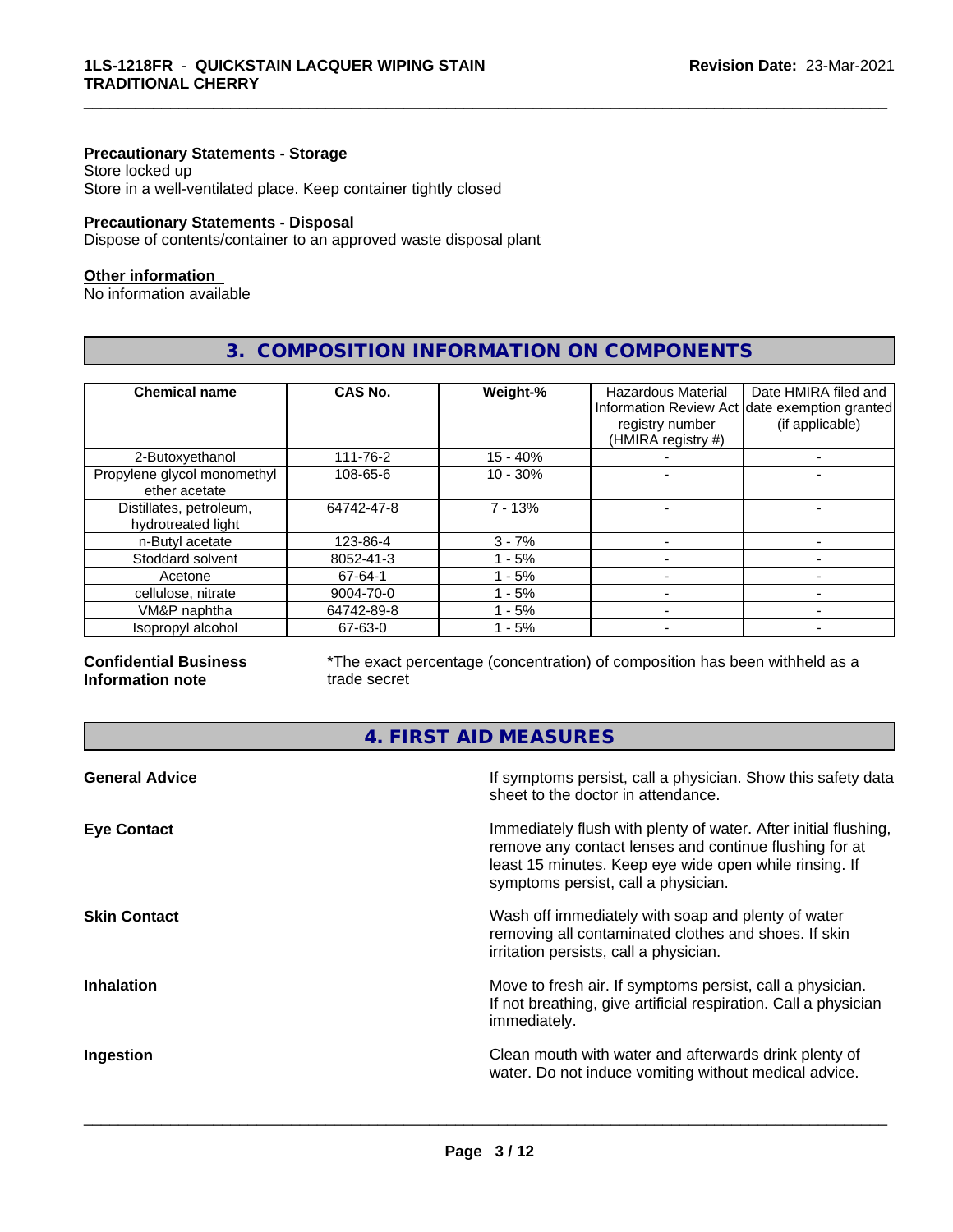Never give anything by mouth to an unconscious person. Consult a physician.

**Protection Of First-Aiders Exercise 2018** Use personal protective equipment.

**Most Important Symptoms/Effects** No information available.

\_\_\_\_\_\_\_\_\_\_\_\_\_\_\_\_\_\_\_\_\_\_\_\_\_\_\_\_\_\_\_\_\_\_\_\_\_\_\_\_\_\_\_\_\_\_\_\_\_\_\_\_\_\_\_\_\_\_\_\_\_\_\_\_\_\_\_\_\_\_\_\_\_\_\_\_\_\_\_\_\_\_\_\_\_\_\_\_\_\_\_\_\_

**Notes To Physician Treat symptomatically.** 

| 5. FIRE-FIGHTING MEASURES |  |
|---------------------------|--|
|---------------------------|--|

| <b>NFPA</b><br>Health: 3                                                         | <b>Flammability: 3</b> | Instability: 1                        | Special: Not Applicable                                                                                                                                                                                                                                                             |  |
|----------------------------------------------------------------------------------|------------------------|---------------------------------------|-------------------------------------------------------------------------------------------------------------------------------------------------------------------------------------------------------------------------------------------------------------------------------------|--|
| Lower flammability limit:<br><b>Upper flammability limit:</b>                    |                        | Not available<br>Not available        |                                                                                                                                                                                                                                                                                     |  |
| <b>Flammability Limits In Air</b>                                                |                        |                                       |                                                                                                                                                                                                                                                                                     |  |
| <b>Flash Point Data</b><br>Flash point (°F)<br>Flash Point (°C)<br><b>Method</b> |                        | 47<br>8<br><b>PMCC</b>                |                                                                                                                                                                                                                                                                                     |  |
| Sensitivity to static discharge                                                  |                        | Yes                                   |                                                                                                                                                                                                                                                                                     |  |
| Sensitivity to mechanical impact                                                 |                        | No                                    |                                                                                                                                                                                                                                                                                     |  |
| <b>Specific Hazards Arising From The Chemical</b>                                |                        | vapors.                               | Flammable. Flash back possible over considerable<br>distance. Keep product and empty container away from<br>heat and sources of ignition. Closed containers may<br>rupture if exposed to fire or extreme heat. Thermal<br>decomposition can lead to release of irritating gases and |  |
| <b>Hazardous combustion products</b>                                             |                        | which may be toxic and/or irritating. | Burning may result in carbon dioxide, carbon monoxide<br>and other combustion products of varying composition                                                                                                                                                                       |  |
| Protective equipment and precautions for firefighters                            |                        | and full protective gear.             | As in any fire, wear self-contained breathing apparatus<br>pressure-demand, MSHA/NIOSH (approved or equivalent)                                                                                                                                                                     |  |
| <b>Suitable Extinguishing Media</b>                                              |                        | surrounding environment.              | Foam, dry powder or water. Use extinguishing measures<br>that are appropriate to local circumstances and the                                                                                                                                                                        |  |
| <b>Flammable Properties</b>                                                      |                        |                                       | Vapors may travel considerable distance to a source of<br>ignition and flash back. Vapors may cause flash fire.                                                                                                                                                                     |  |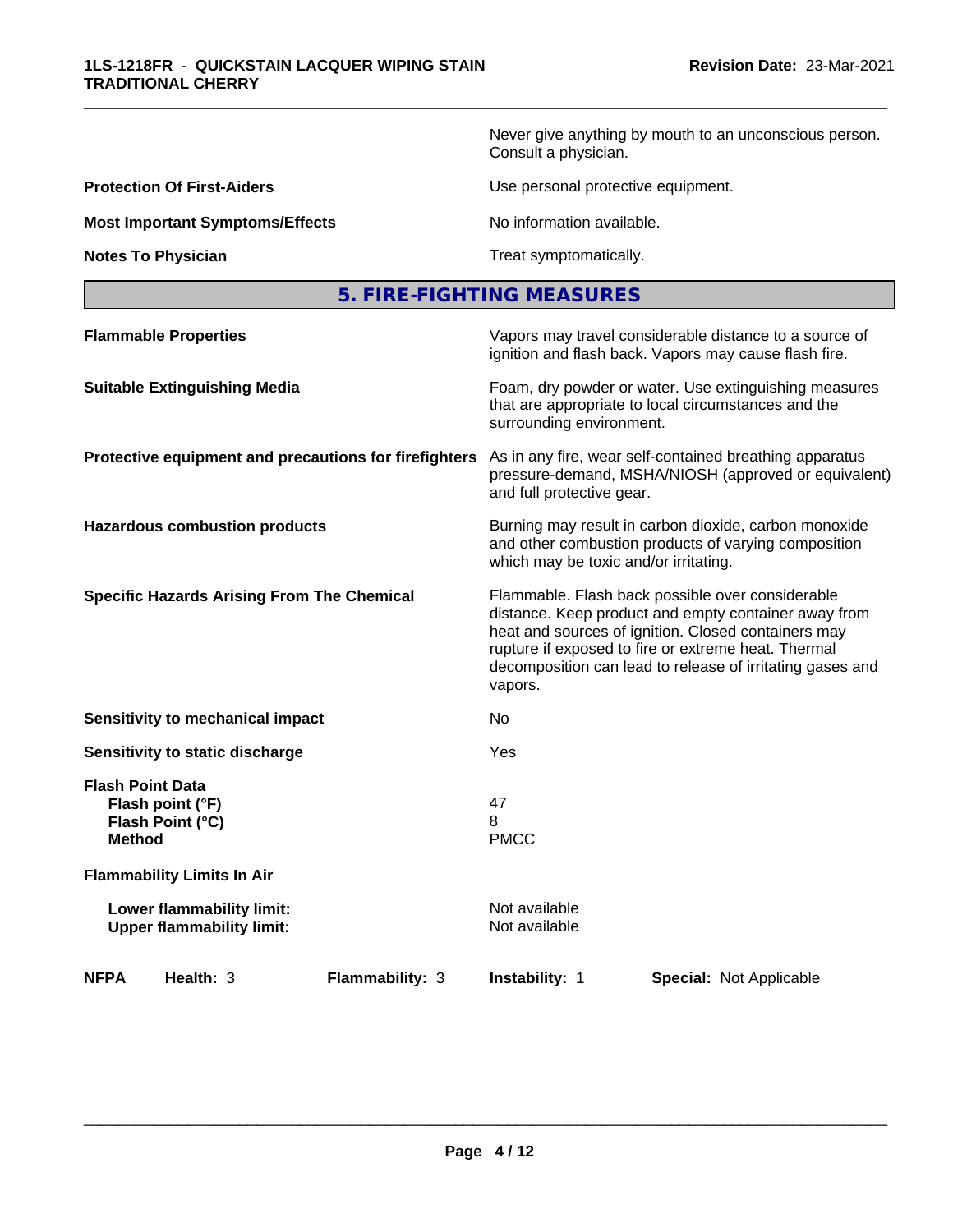#### **NFPA Legend**

- 0 Not Hazardous
- 1 Slightly
- 2 Moderate
- 3 High
- 4 Severe

*The ratings assigned are only suggested ratings, the contractor/employer has ultimate responsibilities for NFPA ratings where this system is used.*

\_\_\_\_\_\_\_\_\_\_\_\_\_\_\_\_\_\_\_\_\_\_\_\_\_\_\_\_\_\_\_\_\_\_\_\_\_\_\_\_\_\_\_\_\_\_\_\_\_\_\_\_\_\_\_\_\_\_\_\_\_\_\_\_\_\_\_\_\_\_\_\_\_\_\_\_\_\_\_\_\_\_\_\_\_\_\_\_\_\_\_\_\_

*Additional information regarding the NFPA rating system is available from the National Fire Protection Agency (NFPA) at www.nfpa.org.*

#### **6. ACCIDENTAL RELEASE MEASURES**

| <b>Personal Precautions</b>      | Remove all sources of ignition. Take precautions to<br>prevent flashback. Ground and bond all containers and<br>handling equipment. Take precautionary measures against<br>static discharges. Ensure adequate ventilation. Avoid<br>contact with skin, eyes and clothing. Use personal<br>protective equipment.  |
|----------------------------------|------------------------------------------------------------------------------------------------------------------------------------------------------------------------------------------------------------------------------------------------------------------------------------------------------------------|
| <b>Other Information</b>         | Prevent further leakage or spillage if safe to do so. Do not<br>allow material to contaminate ground water system.<br>Prevent product from entering drains. Do not flush into<br>surface water or sanitary sewer system. Local authorities<br>should be advised if significant spillages cannot be<br>contained. |
| <b>Environmental precautions</b> | See Section 12 for additional Ecological Information.                                                                                                                                                                                                                                                            |
| <b>Methods for Cleaning Up</b>   | Dam up. Soak up with inert absorbent material. Use a<br>non-sparking or explosion proof means to transfer material<br>to a sealed, appropriate container for disposal. Clean<br>contaminated surface thoroughly.                                                                                                 |

**7. HANDLING AND STORAGE**

| <b>Handling</b> | Avoid contact with skin, eyes and clothing. Wear personal<br>protective equipment. Do not breathe vapors or spray mist.<br>Use only in ventilated areas. Prevent vapor build-up by<br>providing adequate ventilation during and after use.                                                                                                                                                                                                           |
|-----------------|------------------------------------------------------------------------------------------------------------------------------------------------------------------------------------------------------------------------------------------------------------------------------------------------------------------------------------------------------------------------------------------------------------------------------------------------------|
|                 | Take precautionary measures against static discharges.<br>To avoid ignition of vapors by static electricity discharge,<br>all metal parts of the equipment must be grounded. Keep<br>away from heat, sparks and flame. Do not smoke.<br>Extinguish all flames and pilot lights, and turn off stoves,<br>heaters, electric motors and other sources of ignition<br>during use and until all vapors are gone. Ignition and/or<br>flash back may occur. |
| <b>Storage</b>  | Keep containers tightly closed in a dry, cool and<br>well-ventilated place. Keep away from heat. Keep away<br>from open flames, hot surfaces and sources of ignition.<br>Keep in properly labeled containers. Keep out of the reach                                                                                                                                                                                                                  |
|                 |                                                                                                                                                                                                                                                                                                                                                                                                                                                      |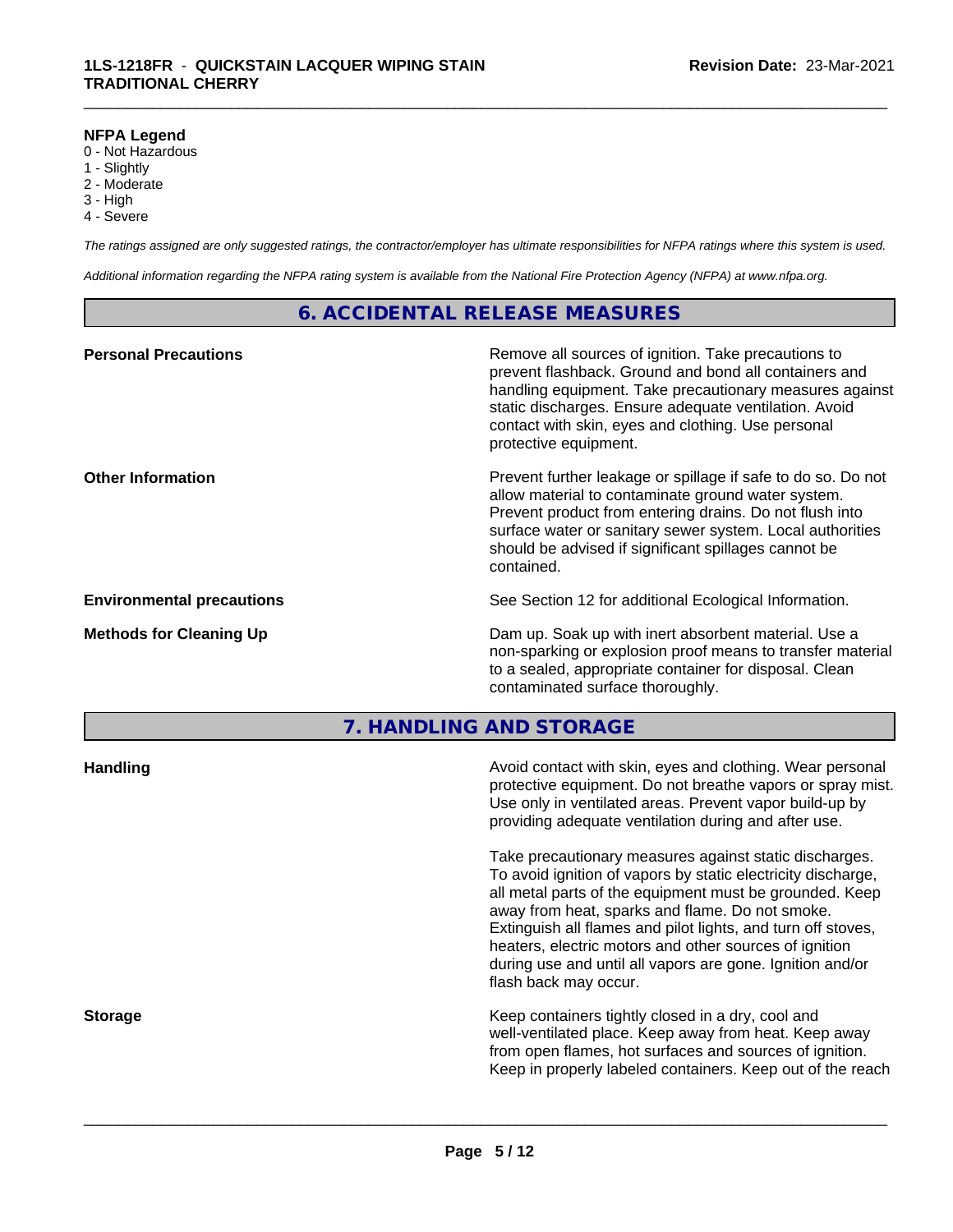of children.

\_\_\_\_\_\_\_\_\_\_\_\_\_\_\_\_\_\_\_\_\_\_\_\_\_\_\_\_\_\_\_\_\_\_\_\_\_\_\_\_\_\_\_\_\_\_\_\_\_\_\_\_\_\_\_\_\_\_\_\_\_\_\_\_\_\_\_\_\_\_\_\_\_\_\_\_\_\_\_\_\_\_\_\_\_\_\_\_\_\_\_\_\_

**Incompatible Materials Incompatible with strong acids and bases and strong** oxidizing agents.

#### **8. EXPOSURE CONTROLS/PERSONAL PROTECTION**

#### **Exposure Limits**

| <b>Chemical name</b>                          | <b>ACGIH TLV</b>              | <b>Alberta</b>                                                                                 | <b>British Columbia</b>                                                                 | <b>Ontario</b>                              | Quebec                                                                                                  |
|-----------------------------------------------|-------------------------------|------------------------------------------------------------------------------------------------|-----------------------------------------------------------------------------------------|---------------------------------------------|---------------------------------------------------------------------------------------------------------|
| 2-Butoxyethanol                               | TWA: 20 ppm                   | 20 ppm - TWA<br>97 mg/m $3$ - TWA                                                              | 20 ppm - TWA                                                                            | 20 ppm - TWA                                | 20 ppm - TWAEV<br>97 mg/m <sup>3</sup> - TWAEV                                                          |
| Propylene glycol monomethyl<br>ether acetate  | N/E                           | N/E                                                                                            | 50 ppm - TWA<br>75 ppm - STEL                                                           | 50 ppm - TWA<br>270 mg/m <sup>3</sup> - TWA | N/E                                                                                                     |
| Distillates, petroleum,<br>hydrotreated light | N/E                           | N/E                                                                                            | $200 \text{ mg/m}^3$ - TWA<br>Skin absorption can<br>contribute to overall<br>exposure. | N/E                                         | N/E                                                                                                     |
| n-Butyl acetate                               | STEL: 150 ppm<br>TWA: 50 ppm  | 150 ppm - TWA<br>$713$ mg/m <sup>3</sup> - TWA<br>200 ppm - STEL<br>950 mg/m $3 -$ STEL        | 20 ppm - TWA                                                                            | 150 ppm - TWA<br>200 ppm - STEL             | 150 ppm - TWAEV<br>713 mg/m <sup>3</sup> - TWAEV<br>200 ppm - STEV<br>950 mg/m $3 -$ STEV               |
| Stoddard solvent                              | TWA: 100 ppm                  | 100 ppm - TWA<br>$572$ mg/m <sup>3</sup> - TWA                                                 | 290 mg/m <sup>3</sup> - TWA<br>580 mg/m $3 -$ STEL                                      | 525 mg/m $3$ - TWA                          | 100 ppm - TWAEV<br>525 mg/m <sup>3</sup> - TWAEV                                                        |
| Acetone                                       | STEL: 500 ppm<br>TWA: 250 ppm | 500 ppm - TWA<br>1200 mg/m $3$ - TWA<br>750 ppm - STEL<br>1800 mg/m <sup>3</sup> - STEL        | 250 ppm - TWA<br>500 ppm - STEL                                                         | 250 ppm - TWA<br>500 ppm - STEL             | 500 ppm - TWAEV<br>1190 mg/m <sup>3</sup> - TWAEV<br>1000 ppm - $STEV$<br>2380 mg/m <sup>3</sup> - STEV |
| Isopropyl alcohol                             | STEL: 400 ppm<br>TWA: 200 ppm | 200 ppm - TWA<br>492 mg/m <sup>3</sup> - TWA<br>400 ppm - STEL<br>984 mg/m <sup>3</sup> - STEL | 200 ppm - TWA<br>400 ppm - STEL                                                         | 200 ppm - TWA<br>400 ppm - STEL             | 400 ppm - TWAEV<br>985 mg/m <sup>3</sup> - TWAEV<br>500 ppm - STEV<br>1230 mg/m <sup>3</sup> - STEV     |

#### **Legend**

ACGIH - American Conference of Governmental Industrial Hygienists Alberta - Alberta Occupational Exposure Limits

British Columbia - British Columbia Occupational Exposure Limits

Ontario - Ontario Occupational Exposure Limits

Quebec - Quebec Occupational Exposure Limits

N/E - Not established

#### **Engineering Measures Ensure adequate ventilation, especially in confined areas.**

| <b>Personal Protective Equipment</b> |  |
|--------------------------------------|--|
| <b>Eve/Face Protection</b>           |  |

Safety glasses with side-shields. If splashes are likely to occur, wear: Tightly fitting safety goggles **Skin Protection Protection Protective gloves and impervious clothing. Respiratory Protection Exercise 2018** Use only with adequate ventilation. In operations where exposure limits are exceeded, use a NIOSH approved respirator that has been selected by a technically qualified person for the specific work conditions. When spraying the product or applying in confined areas, wear a NIOSH approved respirator specified for paint spray or organic vapors.

**Hygiene Measures Avoid contact with skin, eyes and clothing. Remove and Avoid contact with skin, eyes and clothing. Remove and Avoid contact with skin, eyes and clothing. Remove and** wash contaminated clothing before re-use. Wash thoroughly after handling.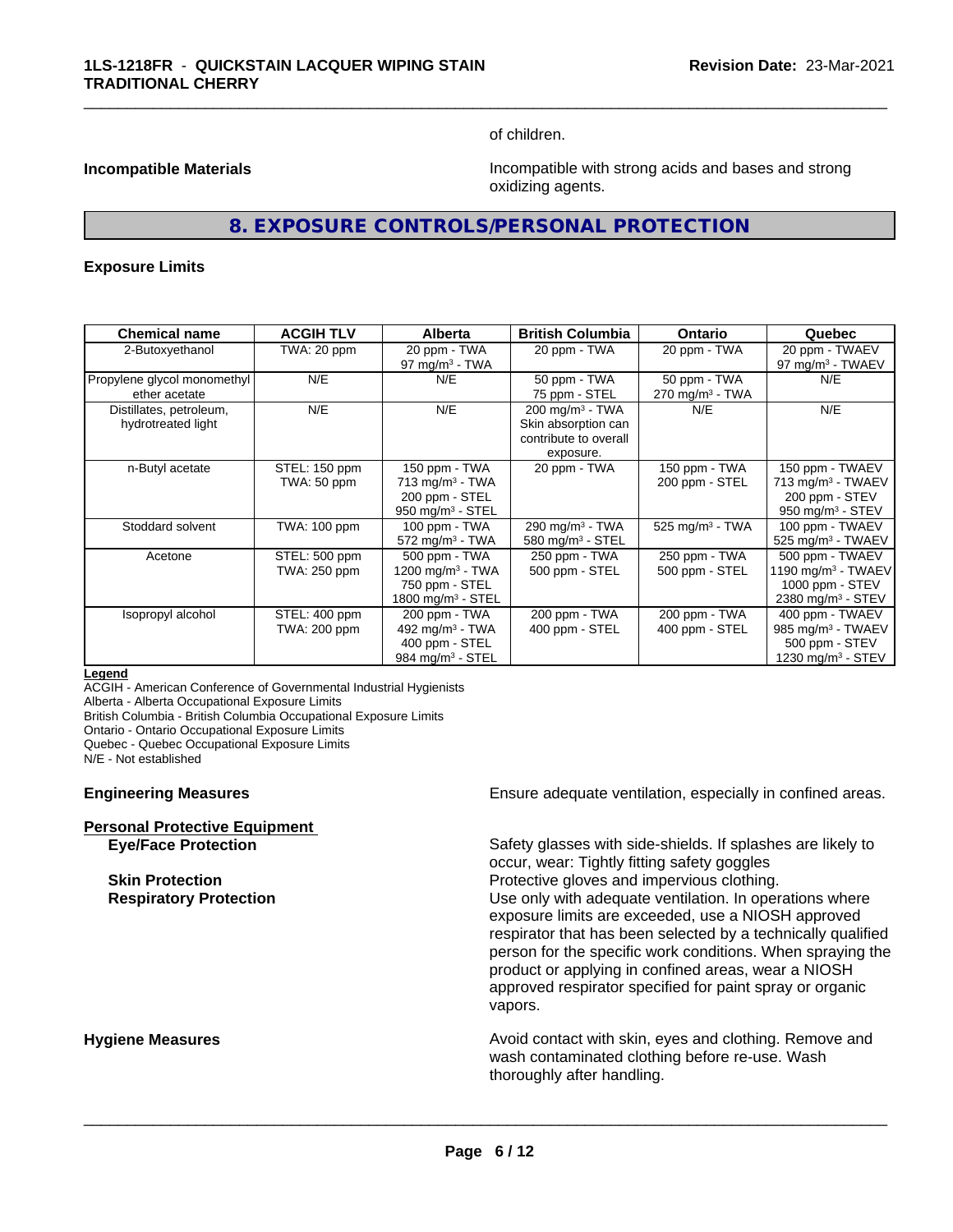#### **9. PHYSICAL AND CHEMICAL PROPERTIES**

**Appearance** liquid and **a liquid liquid liquid** by the liquid liquid solvent **Odor** solvent **Odor Threshold** No information available **Density (lbs/gal)** 7.4 - 7.8<br> **Specific Gravity** 6.89 - 0.93 **Specific Gravity pH** No information available **Viscosity (cps)** No information available **Solubility(ies)** No information available **Water solubility**<br> **Evaporation Rate**<br> **Evaporation Rate**<br> **Evaporation Rate Evaporation Rate** No information available<br> **Vapor pressure** No information available<br>
No information available **Vapor density**<br> **We Solids**<br>
We Solids **We Note that the Solid S** and S - 15 **Wt. % Solids** 5 - 15<br> **Vol. % Solids** 6 - 10 **Vol. % Solids Wt. % Volatiles** 85 - 95 **Vol. % Volatiles VOC Regulatory Limit (g/L)** < 850 **Boiling Point (°F)** 248 **Boiling Point (°C)** 120 **Freezing point (°F)** The state of the state of the Noinformation available **Freezing Point (°C)**<br> **Flash noint (°F)**<br> **Flash noint (°F)**<br> **A7 Flash point (°F)** 47<br> **Flash Point (°C)** 8 **Flash Point (°C)** 8 **Method** PMCC **Flammability (solid, gas)**<br> **Consumption Upper flammability limit:**<br>
Upper flammability limit:<br>
Not applicable **Upper flammability limit:**<br> **Lower flammability limit:** Not applicable Not applicable **Lower flammability limit:**<br> **Autoignition Temperature (°F)** Not applicable havailable **Autoignition Temperature (°F) Autoignition Temperature (°C)** No information available **Decomposition Temperature (°F)**<br> **Decomposition Temperature (°C)** Moinformation available **Decomposition Temperature (°C) Partition coefficient** No information available

**No information available** 

\_\_\_\_\_\_\_\_\_\_\_\_\_\_\_\_\_\_\_\_\_\_\_\_\_\_\_\_\_\_\_\_\_\_\_\_\_\_\_\_\_\_\_\_\_\_\_\_\_\_\_\_\_\_\_\_\_\_\_\_\_\_\_\_\_\_\_\_\_\_\_\_\_\_\_\_\_\_\_\_\_\_\_\_\_\_\_\_\_\_\_\_\_

### **10. STABILITY AND REACTIVITY**

| <b>Reactivity</b>                       | Not Applicable                                                                                                            |
|-----------------------------------------|---------------------------------------------------------------------------------------------------------------------------|
| <b>Chemical Stability</b>               | Stable under normal conditions. Hazardous polymerisation<br>does not occur.                                               |
| <b>Conditions to avoid</b>              | Keep away from open flames, hot surfaces, static<br>electricity and sources of ignition. Sparks. Elevated<br>temperature. |
| <b>Incompatible Materials</b>           | Incompatible with strong acids and bases and strong<br>oxidizing agents.                                                  |
| <b>Hazardous Decomposition Products</b> | Thermal decomposition can lead to release of irritating<br>gases and vapors.                                              |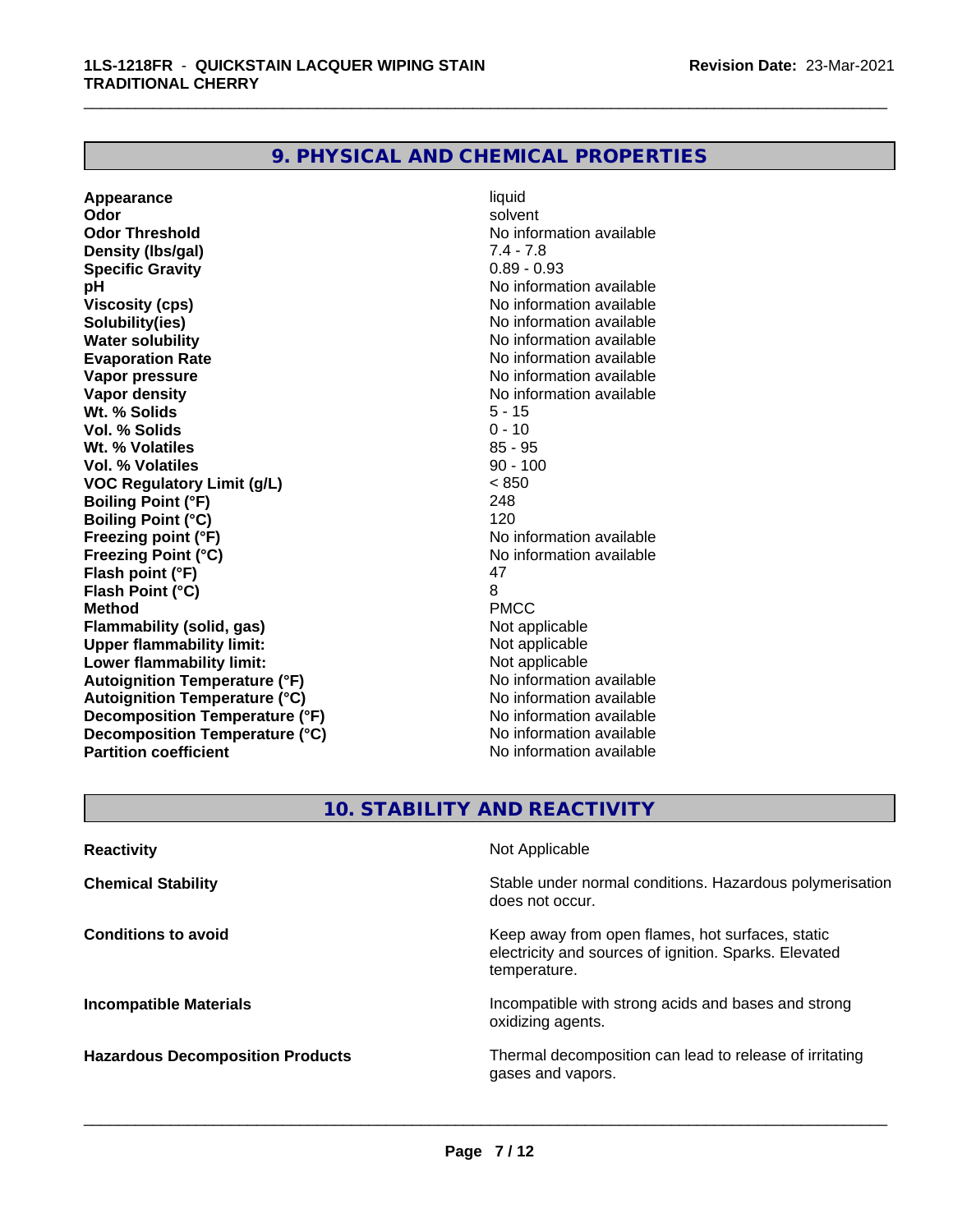| Possibility of hazardous reactions                                           | None under normal conditions of use.                                                                                                                                                                                                                                                                                                                                                       |
|------------------------------------------------------------------------------|--------------------------------------------------------------------------------------------------------------------------------------------------------------------------------------------------------------------------------------------------------------------------------------------------------------------------------------------------------------------------------------------|
|                                                                              | 11. TOXICOLOGICAL INFORMATION                                                                                                                                                                                                                                                                                                                                                              |
| <b>Product Information</b><br>Information on likely routes of exposure       |                                                                                                                                                                                                                                                                                                                                                                                            |
| <b>Principal Routes of Exposure</b>                                          | Eye contact, skin contact and inhalation.                                                                                                                                                                                                                                                                                                                                                  |
| <b>Acute Toxicity</b><br><b>Product Information</b>                          | Repeated or prolonged exposure to organic solvents may<br>lead to permanent brain and nervous system damage.<br>Intentional misuse by deliberately concentrating and<br>inhaling vapors may be harmful or fatal.                                                                                                                                                                           |
| Symptoms related to the physical, chemical and toxicological characteristics |                                                                                                                                                                                                                                                                                                                                                                                            |
| <b>Symptoms</b>                                                              | No information available                                                                                                                                                                                                                                                                                                                                                                   |
|                                                                              | Delayed and immediate effects as well as chronic effects from short and long-term exposure                                                                                                                                                                                                                                                                                                 |
| Eye contact                                                                  | Contact with eyes may cause irritation. Vapor may cause<br>irritation.                                                                                                                                                                                                                                                                                                                     |
| <b>Skin contact</b>                                                          | May cause skin irritation and/or dermatitis. Prolonged skin<br>contact may defat the skin and produce dermatitis.                                                                                                                                                                                                                                                                          |
| <b>Inhalation</b>                                                            | Harmful by inhalation. High vapor / aerosol concentrations<br>are irritating to the eyes, nose, throat and lungs and may<br>cause headaches, dizziness, drowsiness,<br>unconsciousness, and other central nervous system<br>effects.                                                                                                                                                       |
| Ingestion                                                                    | Harmful if swallowed. Ingestion may cause irritation to<br>mucous membranes. Small amounts of this product<br>aspirated into the respiratory system during ingestion or<br>vomiting may cause mild to severe pulmonary injury,<br>possibly progressing to death.                                                                                                                           |
| <b>Sensitization</b>                                                         | No information available.                                                                                                                                                                                                                                                                                                                                                                  |
| <b>Neurological Effects</b>                                                  | No information available.                                                                                                                                                                                                                                                                                                                                                                  |
| <b>Mutagenic Effects</b>                                                     | No information available.                                                                                                                                                                                                                                                                                                                                                                  |
| <b>Reproductive Effects</b>                                                  | No information available.                                                                                                                                                                                                                                                                                                                                                                  |
| <b>Developmental Effects</b>                                                 | No information available.                                                                                                                                                                                                                                                                                                                                                                  |
| <b>Target organ effects</b><br><b>STOT - single exposure</b>                 | No information available.<br>May cause disorder and damage to the, Respiratory                                                                                                                                                                                                                                                                                                             |
| <b>STOT - repeated exposure</b>                                              | system, Central nervous system.<br>Causes damage to organs through prolonged or repeated<br>exposure if inhaled, May cause disorder and damage to<br>the, liver, kidney, spleen, blood, Central nervous system,<br>Causes damage to organs through prolonged or repeated<br>exposure if swallowed, Causes damage to organs through<br>prolonged or repeated exposure in contact with skin. |
| Other adverse effects<br><b>Aspiration Hazard</b>                            | No information available.<br>May be harmful if swallowed and enters airways. Small<br>amounts of this product aspirated into the respiratory<br>system during ingestion or vomiting may cause mild to                                                                                                                                                                                      |

\_\_\_\_\_\_\_\_\_\_\_\_\_\_\_\_\_\_\_\_\_\_\_\_\_\_\_\_\_\_\_\_\_\_\_\_\_\_\_\_\_\_\_\_\_\_\_\_\_\_\_\_\_\_\_\_\_\_\_\_\_\_\_\_\_\_\_\_\_\_\_\_\_\_\_\_\_\_\_\_\_\_\_\_\_\_\_\_\_\_\_\_\_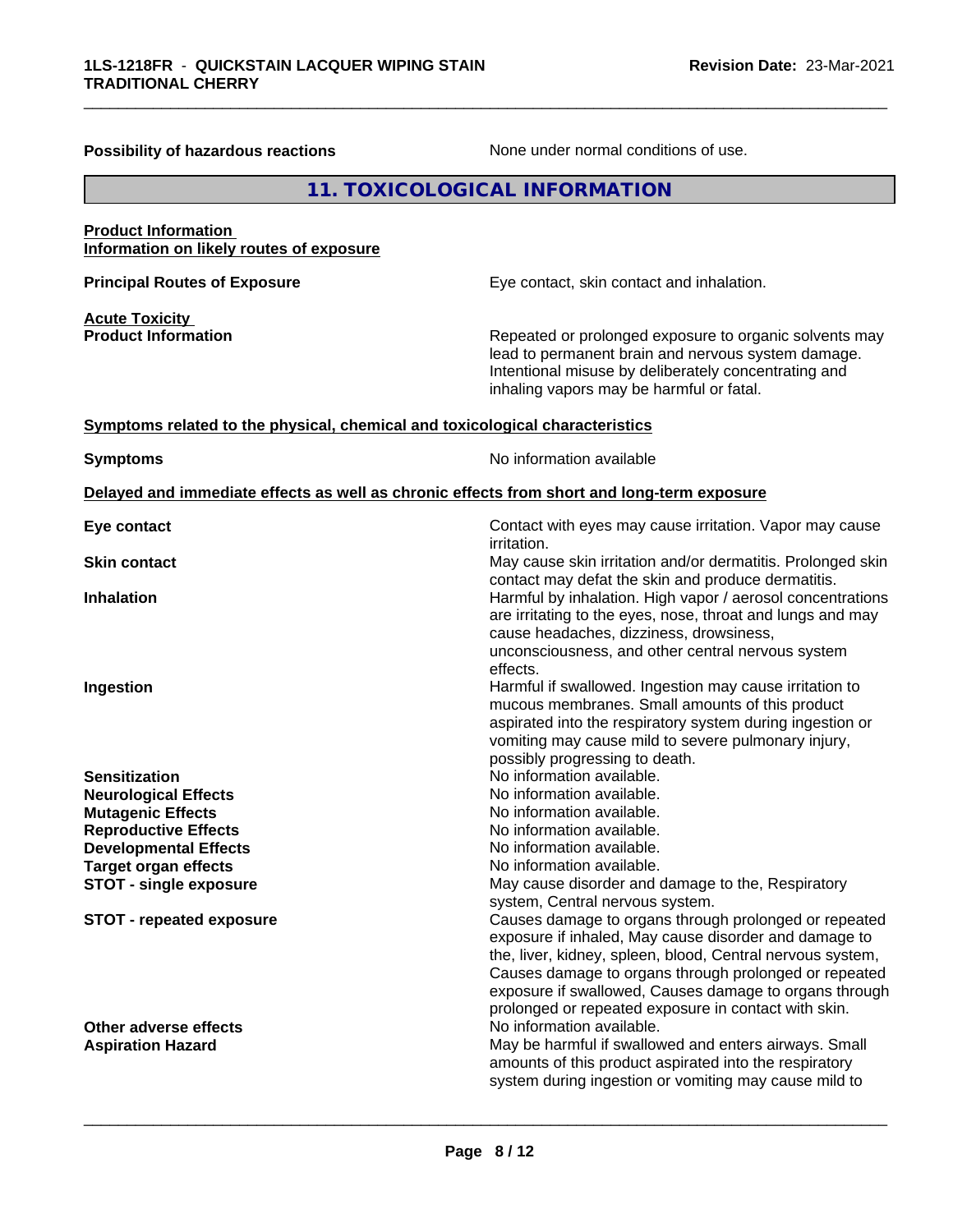severe pulmonary injury, possibly progressing to death.

\_\_\_\_\_\_\_\_\_\_\_\_\_\_\_\_\_\_\_\_\_\_\_\_\_\_\_\_\_\_\_\_\_\_\_\_\_\_\_\_\_\_\_\_\_\_\_\_\_\_\_\_\_\_\_\_\_\_\_\_\_\_\_\_\_\_\_\_\_\_\_\_\_\_\_\_\_\_\_\_\_\_\_\_\_\_\_\_\_\_\_\_\_

#### **Numerical measures of toxicity**

**The following values are calculated based on chapter 3.1 of the GHS document**

| ATEmix (oral)                        | 1237 ma/ka  |
|--------------------------------------|-------------|
| <b>ATEmix (dermal)</b>               | 2095 mg/ka  |
| <b>ATEmix (inhalation-dust/mist)</b> | 1787.8 mg/L |
| <b>ATEmix (inhalation-vapor)</b>     | 23.1 mg/L   |

#### **Component Information**

| Chemical name                                               | Oral LD50             | Dermal LD50             | <b>Inhalation LC50</b>                |
|-------------------------------------------------------------|-----------------------|-------------------------|---------------------------------------|
| 2-Butoxyethanol<br>111-76-2                                 | $= 1300$ mg/kg (Rat)  | $>$ 2000 mg/kg (Rabbit) | > 4.9 mg/L (Rat) 3H                   |
| Propylene glycol monomethyl ether<br>acetate<br>108-65-6    | $= 8532$ mg/kg (Rat)  | $>$ 5 g/kg (Rabbit)     |                                       |
| Distillates, petroleum, hydrotreated<br>light<br>64742-47-8 | $> 5000$ mg/kg (Rat)  | $>$ 2000 mg/kg (Rabbit) | $> 5.2$ mg/L (Rat) 4 h                |
| n-Butyl acetate<br>123-86-4                                 | $= 10768$ mg/kg (Rat) | > 17600 mg/kg (Rabbit)  |                                       |
| Acetone<br>67-64-1                                          | $=$ 5800 mg/kg (Rat)  | > 15700 mg/kg (Rabbit)  | $= 50100$ mg/m <sup>3</sup> (Rat) 8 h |
| cellulose, nitrate<br>9004-70-0                             | $5$ g/kg (Rat)        |                         |                                       |
| VM&P naphtha<br>64742-89-8                                  |                       | $=$ 3000 mg/kg (Rabbit) |                                       |
| Isopropyl alcohol<br>67-63-0                                | $= 1870$ mg/kg (Rat)  | $= 4059$ mg/kg (Rabbit) | $= 72600$ mg/m <sup>3</sup> (Rat) 4 h |

#### **Chronic Toxicity**

#### **Carcinogenicity**

*There are no known carcinogenic chemicals in this product above reportable levels.*

**12. ECOLOGICAL INFORMATION**

#### **Ecotoxicity Effects**

The environmental impact of this product has not been fully investigated.

#### **Product Information**

#### **Acute Toxicity to Fish**

No information available

#### **Acute Toxicity to Aquatic Invertebrates**

No information available

#### **Acute Toxicity to Aquatic Plants**

No information available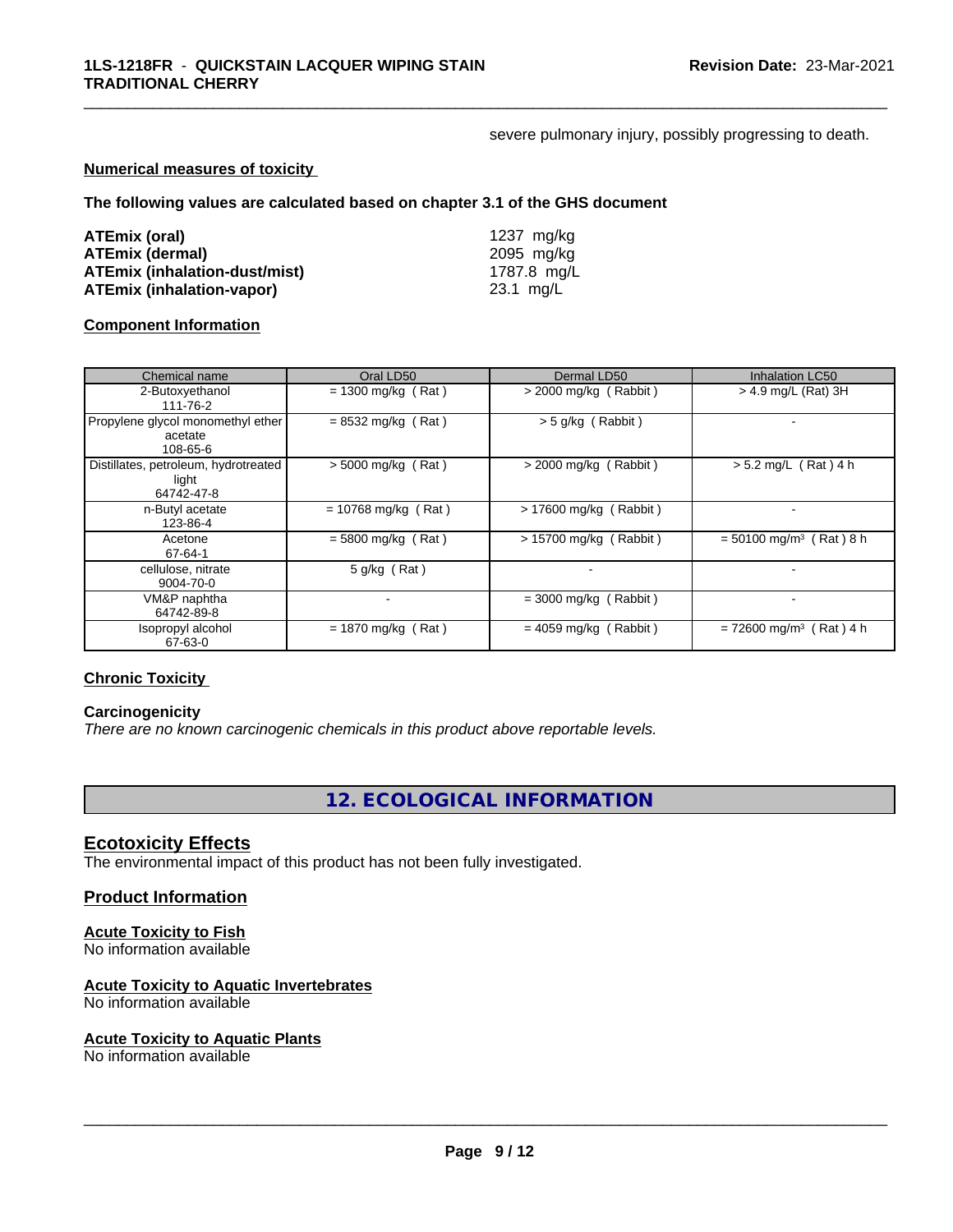#### **Persistence / Degradability**

No information available.

#### **Bioaccumulation**

There is no data for this product.

#### **Mobility in Environmental Media**

No information available.

#### **Ozone**

No information available

#### **Component Information**

#### **Acute Toxicity to Fish**

2-Butoxyethanol  $LC50: 1490$  mg/L (Bluegill sunfish - 96 hr.) n-Butyl acetate LC50: 18 mg/L (Fathead Minnow - 96 hr.) Acetone LC50: 8300 (Bluegill - 96 hr.) mg/L

#### **Acute Toxicity to Aquatic Invertebrates**

n-Butyl acetate EC50: 72.8 mg/L (Daphnia magna - 48 hr.) Acetone EC50: 12600 mg/L (Daphnia magna - 48 hr.)

#### **Acute Toxicity to Aquatic Plants**

n-Butyl acetate EC50: 674.7 mg/L (Green algae (Scenedesmus subspicatus), 72 hrs.)

#### **13. DISPOSAL CONSIDERATIONS**

\_\_\_\_\_\_\_\_\_\_\_\_\_\_\_\_\_\_\_\_\_\_\_\_\_\_\_\_\_\_\_\_\_\_\_\_\_\_\_\_\_\_\_\_\_\_\_\_\_\_\_\_\_\_\_\_\_\_\_\_\_\_\_\_\_\_\_\_\_\_\_\_\_\_\_\_\_\_\_\_\_\_\_\_\_\_\_\_\_\_\_\_\_

Waste Disposal Method **Dispose of in accordance with federal, state, provincial,** and local regulations. Local requirements may vary, consult your sanitation department or state-designated environmental protection agency for more disposal options.

**Empty Container Warning <b>Emptied** Containers may retain product residue. Follow label warnings even after container is emptied. Residual vapors may explode on ignition.

#### **14. TRANSPORT INFORMATION**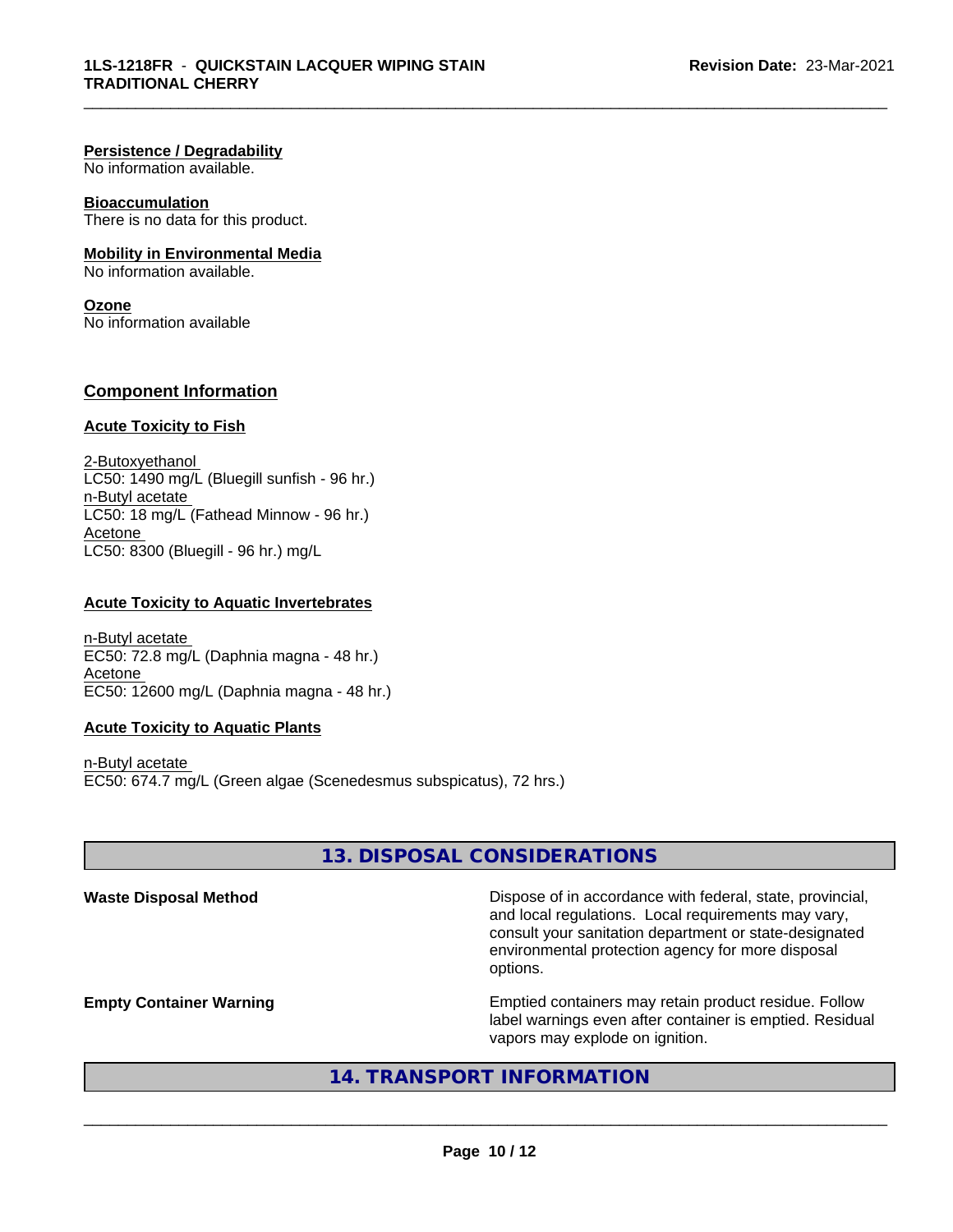#### **TDG**

**Proper Shipping Name PAINT Hazard class** 3 **UN-No.** UN1263 **Packing Group III Description** U

**Description** UN1263, PAINT, 3, II

**ICAO / IATA ICAO / IATA Contact the preparer for further information.** 

**IMDG / IMO Contact the preparer for further information.** 

#### **15. REGULATORY INFORMATION**

#### **International Inventories**

| <b>TSCA: United States</b> | Yes - All components are listed or exempt. |
|----------------------------|--------------------------------------------|
| <b>DSL: Canada</b>         | No - Not all of the components are listed. |
|                            | One or more component is listed on NDSL.   |

#### **National Pollutant Release Inventory (NPRI)**

#### **NPRI Parts 1- 4**

This product contains the following Parts 1-4 NPRI chemicals:

| Chemical name     | CAS No.             | Weight-% | <b>NPRI Parts 1-4</b> |  |
|-------------------|---------------------|----------|-----------------------|--|
| ∠-Butoxyethanol   | $1 - 76 - 2$<br>144 | - 40%    | Listec                |  |
| Isopropyl alcohol | 67-63-0             | - 5%     | Listed                |  |

#### **NPRI Part 5**

This product contains the following NPRI Part 5 Chemicals:

| <b>Chemical name</b><br>2-Butoxyethanol       | CAS No.<br>111-76-2 | Weight-%<br>$15 - 40%$ | <b>NPRI Part 5</b><br>Listed |  |
|-----------------------------------------------|---------------------|------------------------|------------------------------|--|
| Propylene glycol monomethyl ether<br>acetate  | 108-65-6            | $10 - 30\%$            | Listed                       |  |
| Distillates, petroleum, hydrotreated<br>liaht | 64742-47-8          | 7 - 13%                | Listed                       |  |
| n-Butyl acetate                               | 123-86-4            | $3 - 7%$               | Listed                       |  |
| Stoddard solvent                              | 8052-41-3           | $1 - 5%$               | Listed                       |  |
| VM&P naphtha                                  | 64742-89-8          | 1 - 5%                 | Listed                       |  |
| Isopropyl alcohol                             | 67-63-0             | 1 - 5%                 | Listed                       |  |

#### **WHMIS Regulatory Status**

This product has been classified in accordance with the hazard criteria of the Hazardous Products Regulations (HPR) and the SDS contains all the information required by the HPR.